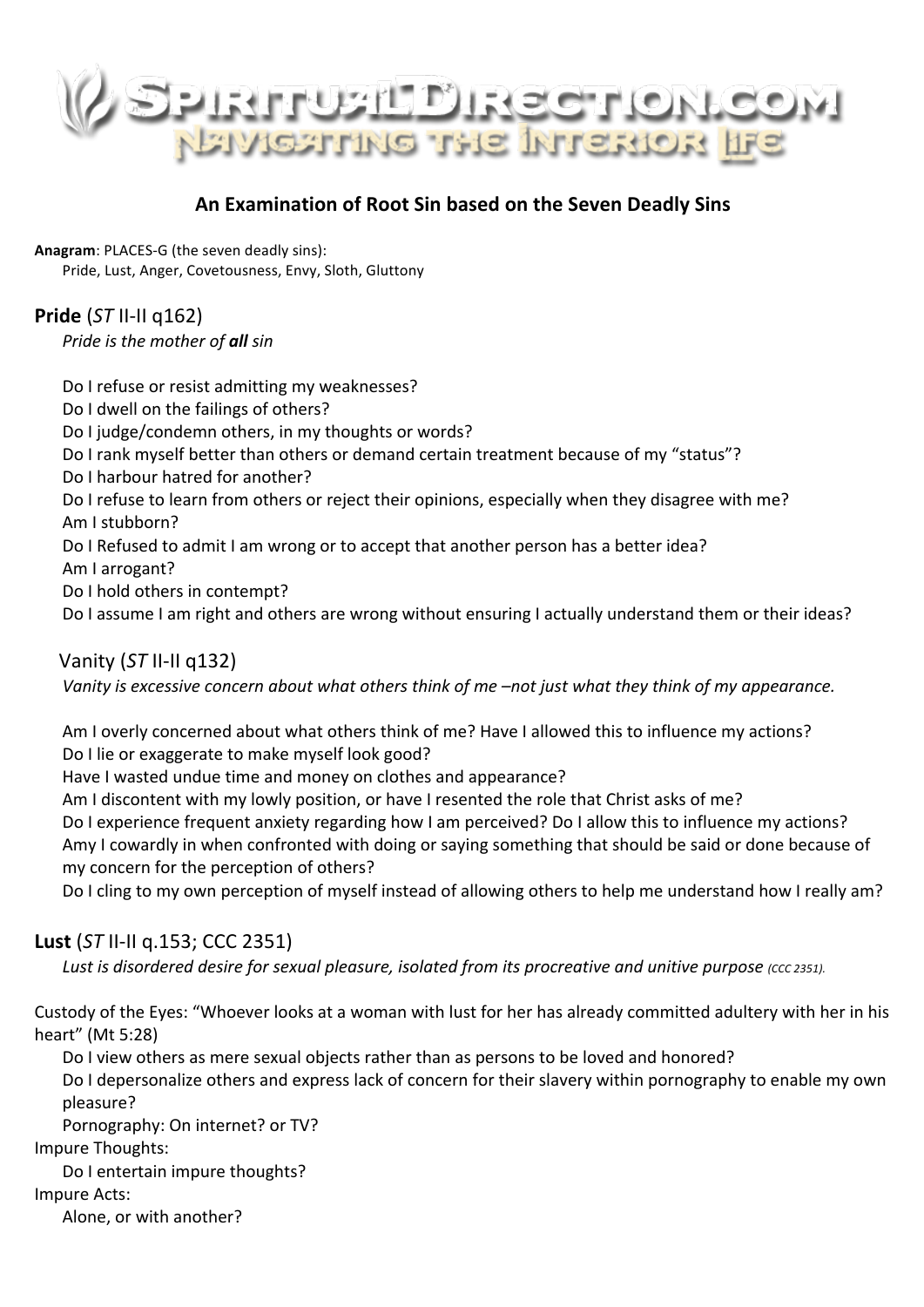# **Anger/Wrath** (*ST* II-II q158)

Anger is undue desire for vengeance *-undue in cause or in amount.* 

Do I harbour resentment, grudges, and hatred in my thoughts? Do I nurture imaginary angry conversations? Am I slow to forgive? Do I lose my temper? Do I easily get frustrated with people? Do people easily get on my nerves? Impatience: How do I carry my cross? Am I impatient or frustrated with people, family, events, sufferings, sicknesses?

#### **Covetousness/Avarice** (*ST* II-II q118)

Avarice is the excessive love of possessing things

Am I overly concerned about my own comfort and well-being? Am I resentful of my lack of money or resources? Am I generous in giving? Do I give with a cheerful heart? Do I cheat, steal, fudge, or fail to pay my bills on time? Do I use people for my own ends and advantage? Do I waste money?

#### **Envy/Jealousy** (*ST* II-II q36)

*Envy*  $-$ *is sadness at the happiness of another* 

Do I envy or experience jealousy regarding the abilities, talents, ideas, good-looks, intelligence, clothes, possessions, money, friends, family, of others? Am I saddened or frustrated at the success of others?

 Gossip:

Do I judge others in my thoughts? Do I damage the reputation of others by my words, attitude, or looks? Do I repeat accusations that might not be true? Do I exaggerate? Do I fail to defend the reputation of others? Do I fail to keep secrets? Do I despise others of different race, class or culture? Lies: Do I lie or exaggerate?

# **Sloth/Apathy** (*ST* II-II q35)

Laziness, especially in the things of God. Sloth is a sorrow in the face of spiritual good -it makes you *lethargic* and want to do nothing.

Do I seek God above all else, or have I put other priorities ahead of him? (e.g. friendships, ambition, comfort and ease) 

Do I get so caught up in the things of this world that I've forgotten God?

Do I risk losing my faith/piety by bad company, bad reading, cowardice, or pride?

Do I trust God, especially in times of difficulty?

Do I attended Mass each and every Sunday?

Do I neglected to say my daily prayers?